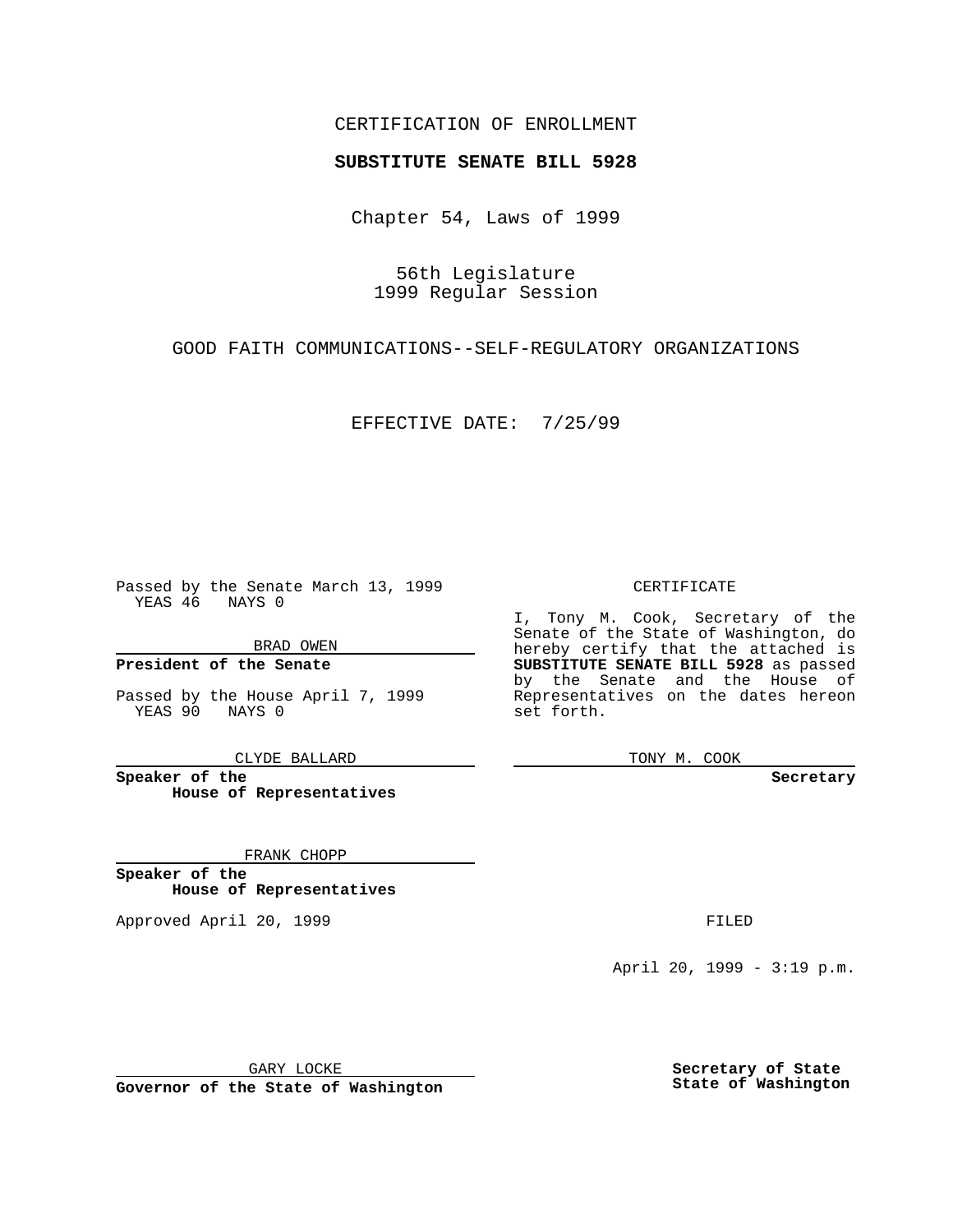## **SUBSTITUTE SENATE BILL 5928** \_\_\_\_\_\_\_\_\_\_\_\_\_\_\_\_\_\_\_\_\_\_\_\_\_\_\_\_\_\_\_\_\_\_\_\_\_\_\_\_\_\_\_\_\_\_\_

\_\_\_\_\_\_\_\_\_\_\_\_\_\_\_\_\_\_\_\_\_\_\_\_\_\_\_\_\_\_\_\_\_\_\_\_\_\_\_\_\_\_\_\_\_\_\_

Passed Legislature - 1999 Regular Session

**State of Washington 56th Legislature 1999 Regular Session**

**By** Senate Committee on Judiciary (originally sponsored by Senator Prentice)

Read first time 03/03/99.

1 AN ACT Relating to good faith communications to self-regulatory 2 organizations delegated authority by government agencies; and amending 3 RCW 4.24.510.

4 BE IT ENACTED BY THE LEGISLATURE OF THE STATE OF WASHINGTON:

5 **Sec. 1.** RCW 4.24.510 and 1989 c 234 s 2 are each amended to read 6 as follows:

 A person who in good faith communicates a complaint or information 8 to any agency of federal, state, or local government, or to any self- regulatory organization that regulates persons involved in the 10 securities or futures business and that has been delegated authority by a federal, state, or local government agency and is subject to oversight by the delegating agency, is immune from civil liability for claims based upon the communication to the agency or organization 14 regarding any matter reasonably of concern to that agency ((shall be immune from civil liability on claims based upon the communication to 16 the agency)) or organization. A person prevailing upon the defense provided for in this section shall be entitled to recover costs and reasonable attorneys' fees incurred in establishing the defense.